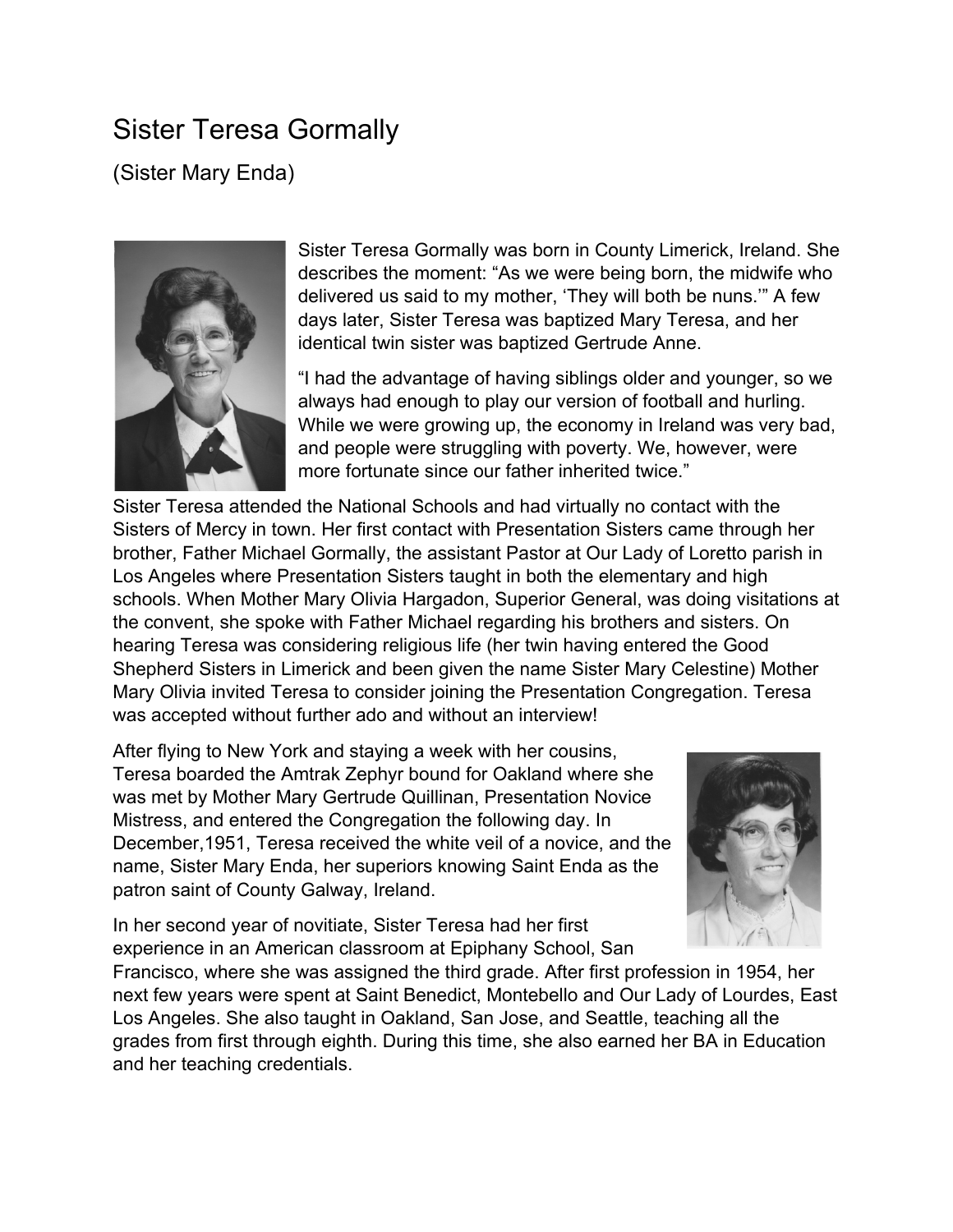In 1980, Sister Teresa retired from teaching and for two years was assistant director of the Catechetical program in Montebello. During this time, the pastor of St. Benedict's, Father Charles Massoth, OSB, invited her and Sister Agnes Curran on a trip to Europe. Among the places visited were Rome, Fatima and Lourdes. Then they flew to Shannon, Ireland, where the two Sisters joined a most enjoyable coach tour of Ireland.

1981 saw Sister Teresa begin a twelve-year stay at Saint Joseph Convent, Berkeley, seven of which were spent at Hergl Center, a non-profit residential care facility in Oakland. Hergl Center provided highly specialized educational training to developmentally disabled adults, ages 8-62, whose primary diagnosis was mental retardation with chronic brain disorder, autism, and emotional disturbance. In 1992, Saint Joseph Convent and the high school property were sold to the University of California, Berkeley, and Sister Teresa moved to Saint Anne Convent, San Francisco where she engaged in pastoral ministry in the parish and at Laguna Honda Hospital for the Aging.

When St. Anne's Convent closed in 2004, Sister Teresa moved to the Motherhouse in San Francisco where she currently resides.

Ministries:

| $1953 - 1954$ | Teacher, Epiphany School, San Francisco                                                                 |
|---------------|---------------------------------------------------------------------------------------------------------|
| $1954 - 1956$ | Teacher, St. Benedict School, Montebello                                                                |
| 1956 – 1958   | Teacher, Our Lady of Lourdes, East Los Angeles                                                          |
| $1958 - 1960$ | Teacher, St. Columba School, Oakland                                                                    |
| $1960 - 1961$ | Teacher, St. Christopher School, San Jose                                                               |
| 1961 - 1967   | Teacher, Our Lady of Lourdes, East Los Angeles                                                          |
| 1967 - 1969   | Teacher, Our Lady of Fatima, Seattle WA                                                                 |
| $1969 - 1980$ | Teacher, St. Benedict School, Montebello                                                                |
| $1980 - 1981$ | Assistant CCD Coordinator, St. Benedict Parish, Montebello                                              |
| 1982-1983     | Student, GTU, Berkeley                                                                                  |
| $1983 - 1991$ | Teacher, Hergl Center, Berkeley                                                                         |
| 1991 - 1992   | Service Companion to Elderly Woman, Oakland                                                             |
| 1992 - 1994   | Ministry to the Elderly, San Francisco                                                                  |
| $1994 - 2001$ | Volunteer Services, Mother House Infirmary, San Francisco                                               |
| $2001 - 2004$ | Eucharistic Ministry to the Sick, San Francisco; Volunteer, St.<br>Anthony's Dining Room, San Francisco |